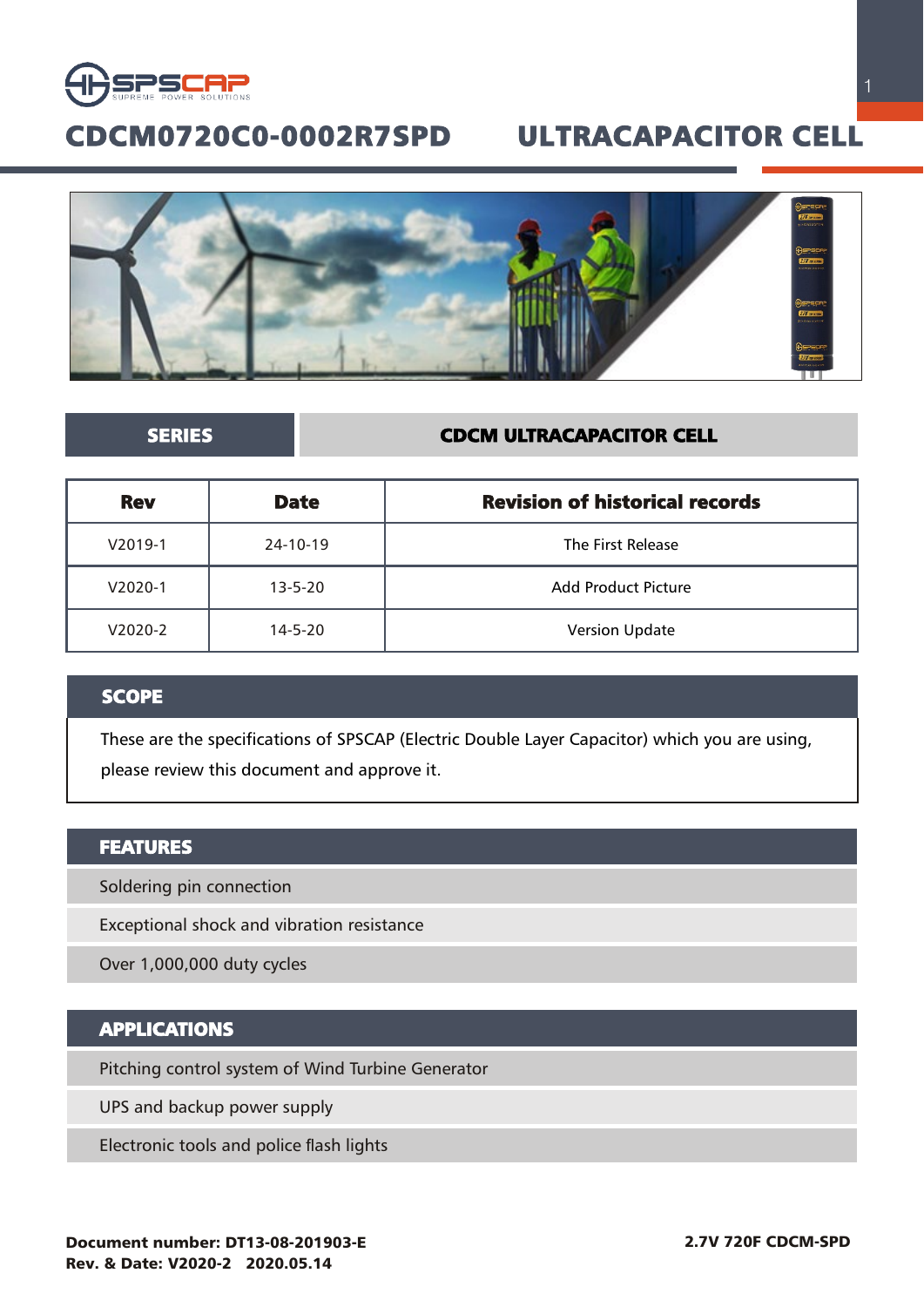

# CONSTRUCTION AND DIMENSIONS

### 1) Construction

Inside structure: fold anode and cathode electrode with separator Outer structure: aluminum case, insulating sleeve

# 2) Dimensions



\*Two safety vent on the surface of the case

| <b>PART NUMBER</b>   | DIMENSION(mm) |       |  |  |
|----------------------|---------------|-------|--|--|
|                      | L1            | L2    |  |  |
| CDCM0720C0-0002R7SPD | 112.8         | 118.7 |  |  |

| <b>PART NUMBER NAMING SYSTEM</b> |                                                                                     |              |         |      |                        |                |            |   |                     |
|----------------------------------|-------------------------------------------------------------------------------------|--------------|---------|------|------------------------|----------------|------------|---|---------------------|
|                                  | C<br>0720<br>$\mathbf 0$<br><b>CDCM</b>                                             |              |         | 0002 | $\mathsf{R}$           | 7              | <b>SPD</b> |   |                     |
|                                  | <b>Product Series</b><br><b>Nominal Capacitance (F)</b><br><b>Rated Voltage (V)</b> |              |         |      | <b>Terminal Design</b> |                |            |   |                     |
| $\mathsf{C}$                     | Cell                                                                                | 0720<br>720  |         |      | 0002                   | $\overline{2}$ |            |   | Soldering<br>Pillar |
| D                                | Electric<br>double layer                                                            | $\mathsf{C}$ | Decimal |      | Dash                   | $\mathsf{R}$   | Decimal    |   |                     |
| $\mathsf{C}$                     | Cylindrical                                                                         | $\Omega$     | 0.0     |      |                        | 7              | 0.7        | D | Improved<br>Design  |
| M                                | Middle                                                                              |              |         |      |                        |                |            |   |                     |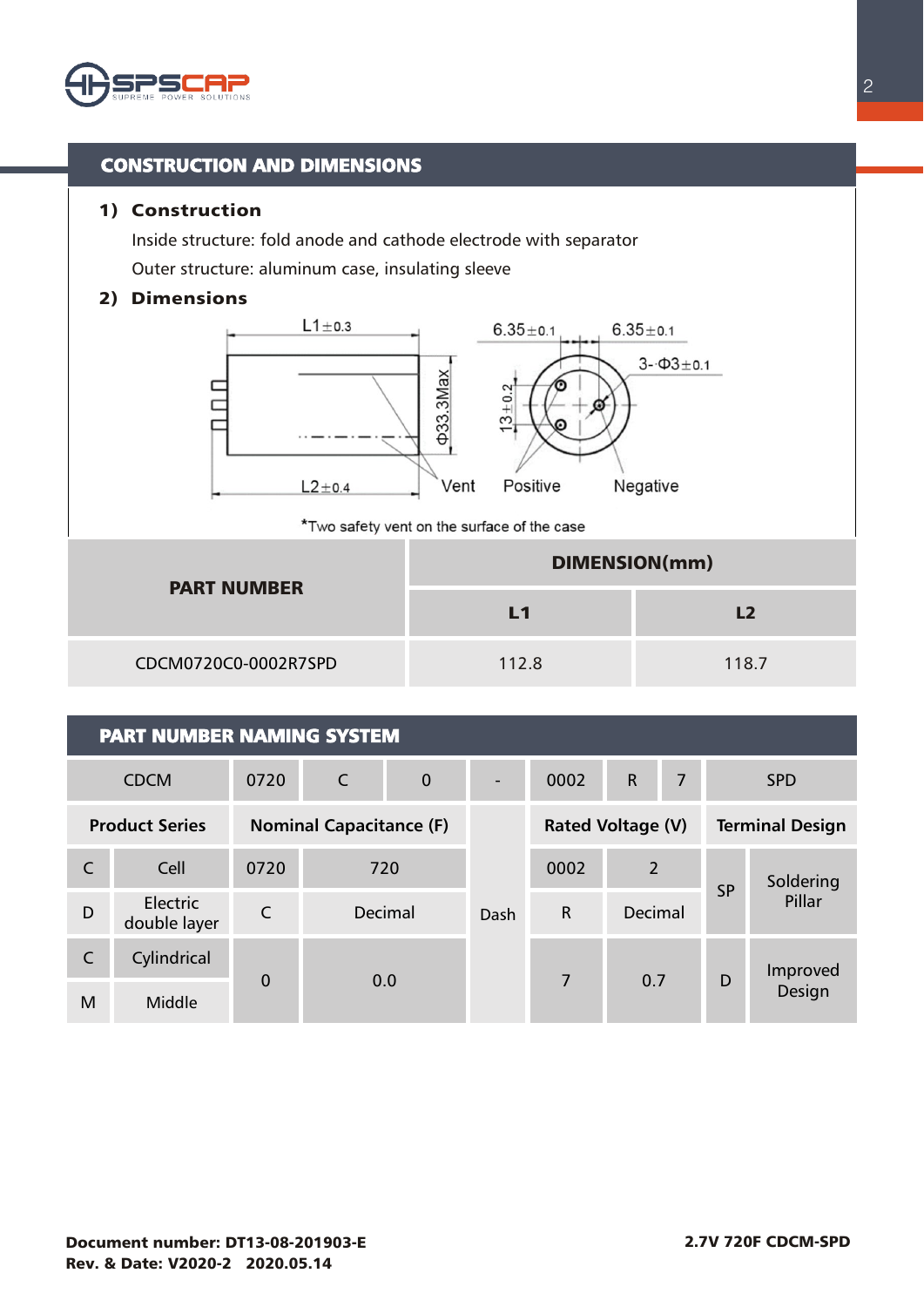

| <b>Items</b>                                              | <b>Specification</b> |
|-----------------------------------------------------------|----------------------|
| Rated Voltage (V DC)                                      | 2.7                  |
| Surge Voltage (V DC)                                      | 2.85                 |
| Operating Temp. (°C)                                      | $-40 \sim +65$       |
| Rated Capacitance (F)                                     | 720                  |
| Capacitance Tolerance                                     | $0\% \sim 20\%$      |
| ESR Max. (AC@1KHz, m $\Omega$ )                           | 1.30                 |
| ESR Max. (DC, $m\Omega$ )                                 | 1.80                 |
| Maximum Continuous Current (∆T=15°C, A)                   | 40                   |
| Maximum Continuous Current (∆T=40°C, A)                   | 65                   |
| Maximum Peak Current (A) (1s)                             | 423                  |
| Max.LC (Room Temp. after 72hrs, mA)                       | 1.4                  |
| Typical Thermal Resistance ( $R_{th}$ , Housing, $°C/W$ ) | 5.3                  |
| Typical Thermal Capacitance (Cth, J/°C)                   | 140                  |
| Weight (g)                                                | 125                  |
| Energy Stored (Wh)                                        | 0.73                 |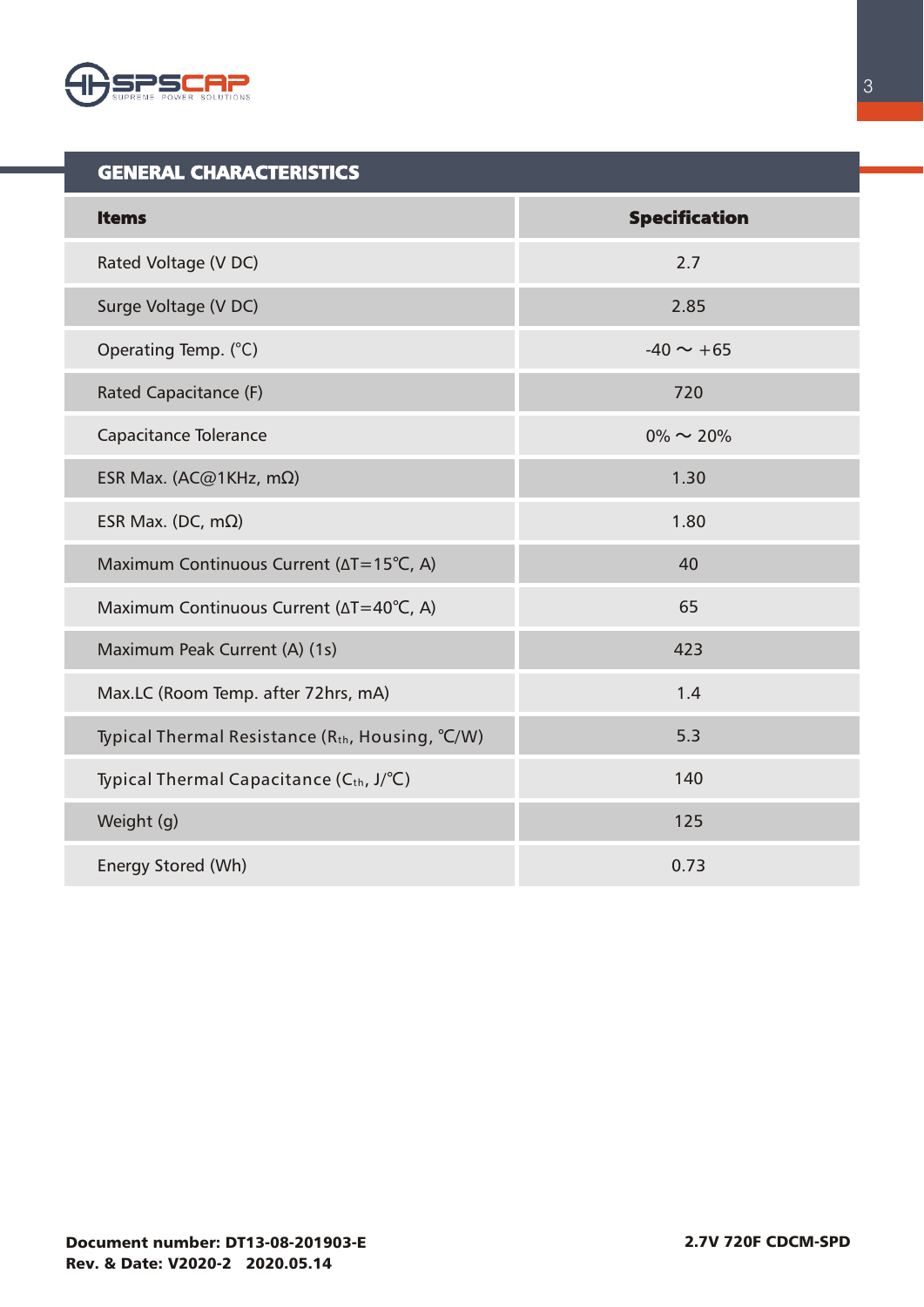

# RELIABILITY SPECIFICATIONS

| <b>ITEM</b>                     |             |                      | <b>SPECIFICATION</b>                | <b>CONDITION</b>                                                                      |  |  |
|---------------------------------|-------------|----------------------|-------------------------------------|---------------------------------------------------------------------------------------|--|--|
| Temp.<br><b>Characteristics</b> | Capacitance | Step. 1              | Change within 5% of Initial Value   |                                                                                       |  |  |
|                                 | <b>ESR</b>  |                      | Change within 50% of rated value    |                                                                                       |  |  |
|                                 | Capacitance |                      | Change within 5% of Initial Value   |                                                                                       |  |  |
|                                 | <b>ESR</b>  | Step. 2              | Change within 50% of rated value    | Step $1: +25 \pm 2^{\circ}C$ , 1h<br>Step $2: +65 \pm 2^{\circ}C$ , 1h                |  |  |
|                                 | Capacitance |                      | Change within 5% of Initial Value   | Step 3: $-25 \pm 2^{\circ}C$ , 1h                                                     |  |  |
|                                 | <b>ESR</b>  | Step. 3              | Change within 50% of rated value    | Step 4: -40±2°C, 1h                                                                   |  |  |
|                                 | Capacitance | Step. 4              | Change within 5% of Initial Value   |                                                                                       |  |  |
|                                 | <b>ESR</b>  |                      | Change within 50% of rated value    |                                                                                       |  |  |
|                                 | Capacitance | <b>Initial Value</b> |                                     | ISO16750-3 Table 14                                                                   |  |  |
| Vibration<br>Test               | <b>ESR</b>  | <b>Initial Value</b> |                                     |                                                                                       |  |  |
|                                 | Appearance  |                      | <b>Not Marked Defect</b>            |                                                                                       |  |  |
| Thermal<br>Cycle                | Capacitance | <b>Initial Value</b> |                                     | Temp.: -40°C $\sim$ 65°C<br>Cycle times: 6                                            |  |  |
|                                 | <b>ESR</b>  | <b>Initial Value</b> |                                     | Test Time (One Cycle):<br>$-40^{\circ}$ C 2hrs,<br>+65 $°C$ 2hrs,<br>Temp change 2hrs |  |  |
|                                 | Appearance  |                      | <b>Not Marked Defect</b>            |                                                                                       |  |  |
|                                 | Capacitance |                      | Change within 20% of Initial Value  | Temp.: $+40\pm2^{\circ}C$                                                             |  |  |
| <b>Humidity Test</b>            | <b>ESR</b>  |                      | Change within 100% of Initial Value | Humidity: 90-95%RH                                                                    |  |  |
|                                 | Appearance  |                      | <b>Not Marked Defect</b>            | Test Time: 240±8hrs                                                                   |  |  |
|                                 | Capacitance |                      | Change within 20% of Initial Value  |                                                                                       |  |  |
| DC Life                         | <b>ESR</b>  |                      | Change within 100% of Initial Value | Temp.: $+65\pm2^{\circ}C$<br>Voltage: 2.7V                                            |  |  |
|                                 | Appearance  |                      | <b>Not Marked Defect</b>            | Time: 1,500hrs                                                                        |  |  |
| Shelf Life                      | Capacitance |                      | Change within 20% of Initial Value  | Temp.: $+70\pm2^{\circ}C$<br>Time: 1,000hrs                                           |  |  |
|                                 | <b>ESR</b>  |                      | Change within 100% of Initial Value |                                                                                       |  |  |
|                                 | Appearance  |                      | <b>Not Marked Defect</b>            |                                                                                       |  |  |
| Cycle Life                      | Capacitance |                      | Change within 20% of Initial Value  |                                                                                       |  |  |
|                                 | <b>ESR</b>  |                      | Change within 100% of Initial Value | Temp.: $+25 \pm 2^{\circ}C$<br>Cycles times:                                          |  |  |
|                                 | Appearance  |                      | <b>Not Marked Defect</b>            | 1,000,000                                                                             |  |  |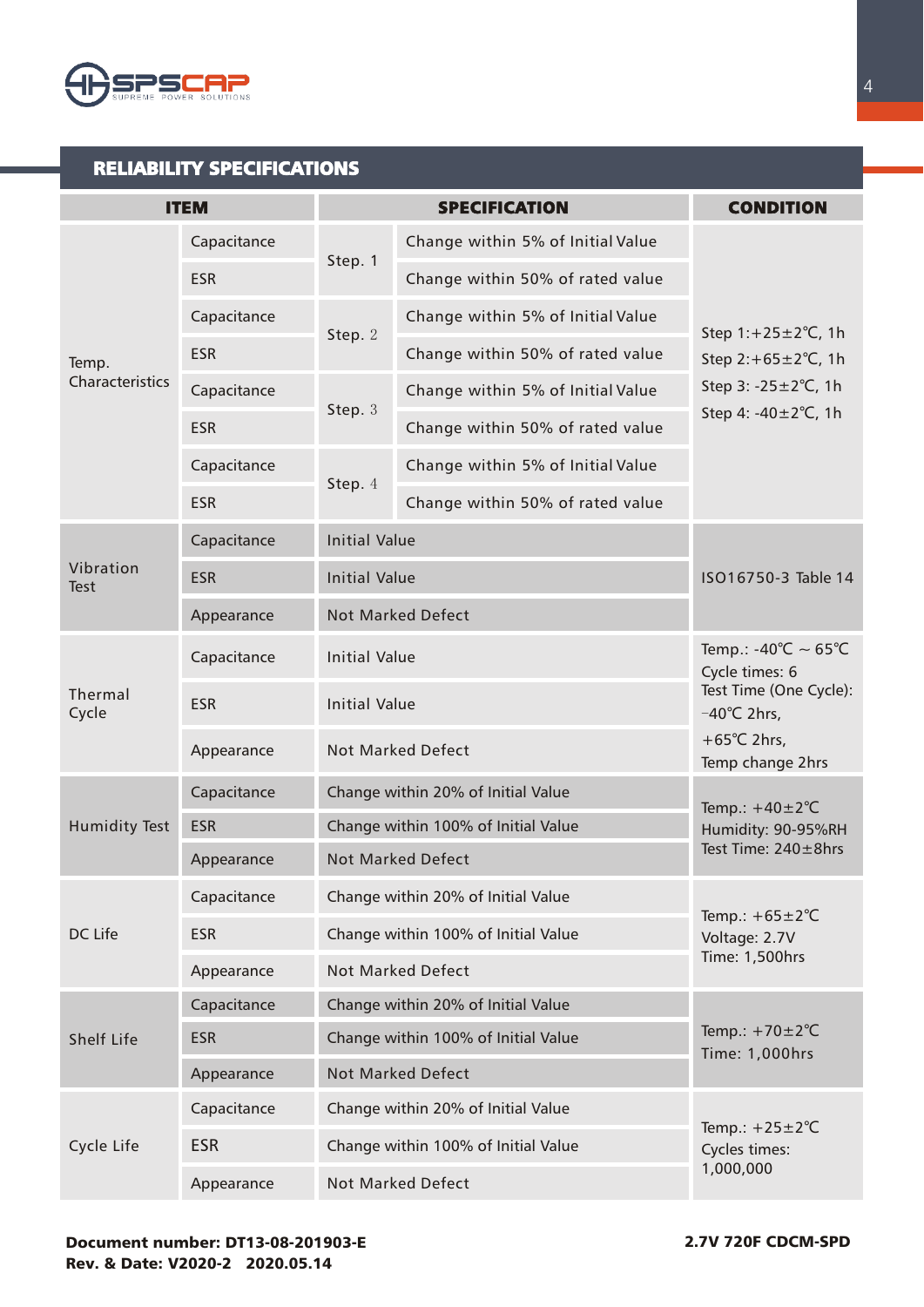

# MEASURING METHOD

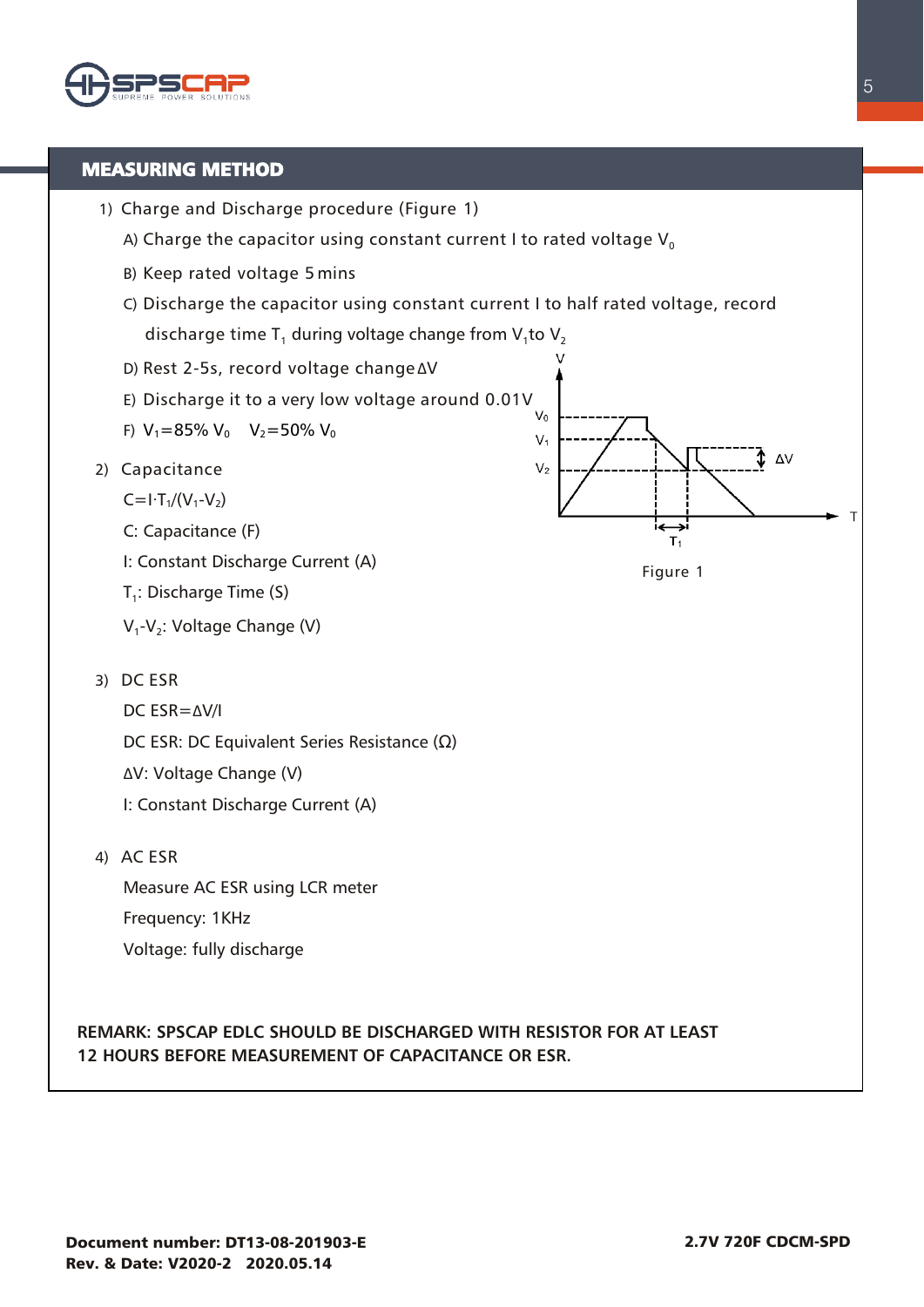

# NOTES AND CAUTION

Please notice below points when you start use SPSCAP.

- 1) The SPSCAP gets polarity through aging/testing process before it is packed, so please mount it in accordance with its polarity to maintain the best condition;
- 2) Please only apply SPSCAP at rated voltage. If you apply more than rated voltage, capacitor will be damaged or broken due to electrolyte inside will be electrolyzed;
- 3) Ambient temperature greatly affects the lifetime of the capacitor, by reducing the temperature by 10℃, lifetime can be approximately doubled;
- 4) Storage: In long term storage, please store SPSCAP in following condition:
	- Temp.: 15 ~ 35℃
	- $\bullet$  Humidity: 40 ~ 75 %RH
	- No-dust, non-acidic and/or non-alkaline atmosphere
	- Avoid direct sun light
- 5) Do not disassemble SPSCAP. It contains electrolyte;
- 6) Avoid serious mechanical impacts onto capacitor, such as force or twist capacitor;
- 7) Please contact us if you want to subject SPSCAP to severe vibrating conditions exceeding rated specification;
- 8) Please contact us if you want to connect a certain number of single capacitor to make a module;
- 9) Over-rated voltage may be applied to a single SPSCAP in series connection due to the deviation of capacitance and ESR of each SPSCAP. Please inform us if you are using SPSCAP in series connection and please design so as not to apply over-rated voltage to each capacitor, and use SPSCAP from same date code/lot.